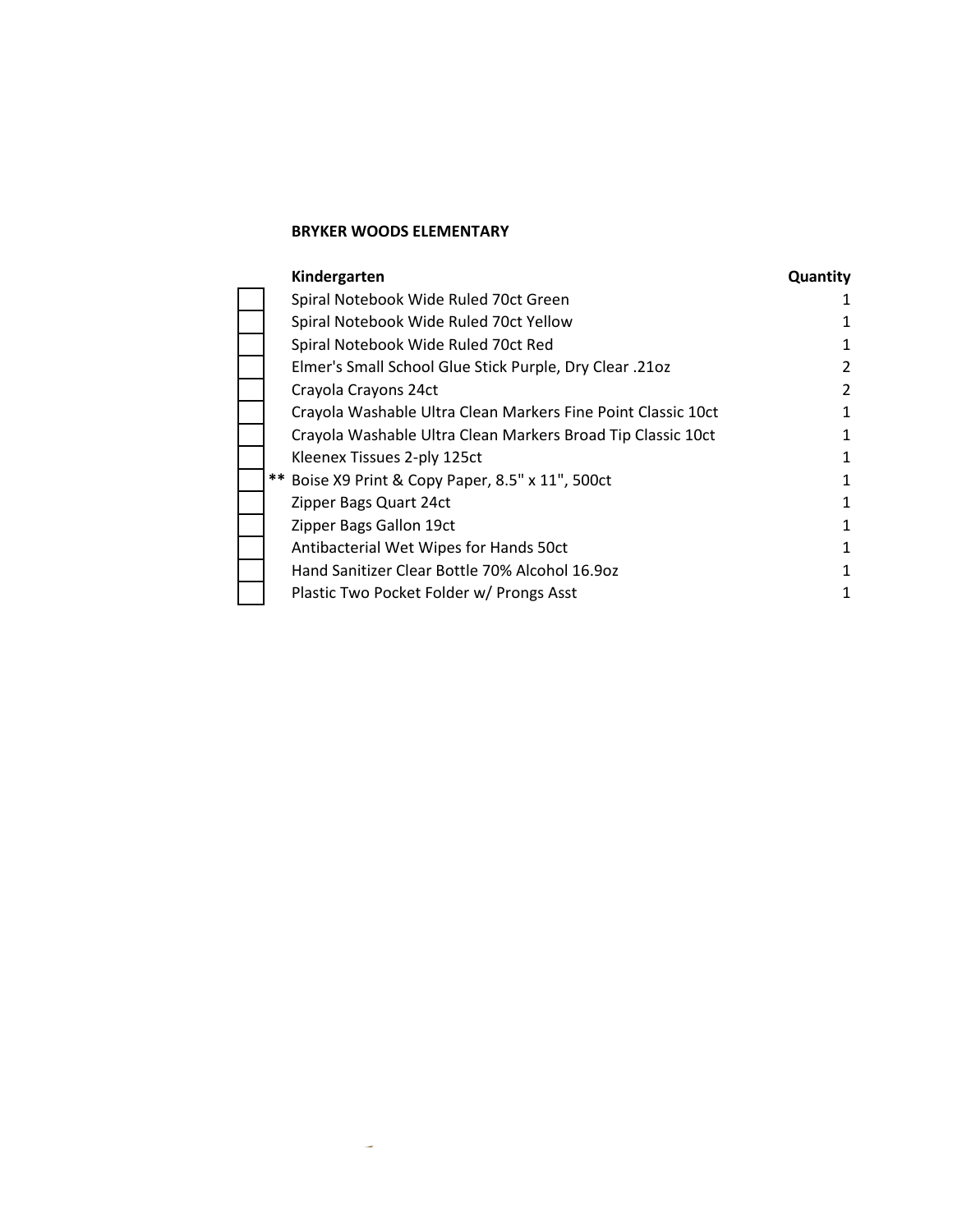÷

| Grade 1                                                     | <b>Quantity</b> |
|-------------------------------------------------------------|-----------------|
| Dixon Ticonderoga HB #2 Pencil Pre-Sharpened 12ct           | 2               |
| Crayola Crayons 24ct                                        | 2               |
| Elmer's Small School Glue Stick Purple, Dry Clear .21oz     | 4               |
| Pink Eraser Latex-free                                      | 2               |
| Plastic Two Pocket Folder w/ Prongs Blue                    | 1               |
| Plastic Two Pocket Folder w/ Prongs Yellow                  | 1               |
| Plastic Two Pocket Folder w/ Prongs Red                     | 1               |
| Plastic Two Pocket Folder w/ Prongs Purple                  | 1               |
| School Scissors 5" Blunt Tip                                |                 |
| Spiral Notebook Wide Ruled 70ct Green                       |                 |
| Crayola Washable Ultra Clean Markers Broad Tip Classic 10ct | 1               |
| Expo Dry Erase Markers Low Odor Chisel Tip Asst 4ct         | 1               |
| Clorox Disinfecting Wipes Flat Pack 30ct                    | 1               |
| Zipper Gallon Bags Hefty Slider Style 15ct                  | 1               |
| Zipper Quart Bags Hefty Slider Style 20ct                   |                 |
| Crayola Pre-Sharpened 7" Colored Pencils 24ct               |                 |
| Primary Composition Journal Pacon Half Ruled 1/2" 100ct     |                 |
| Kleenex Tissues 2-ply 125ct                                 | 1               |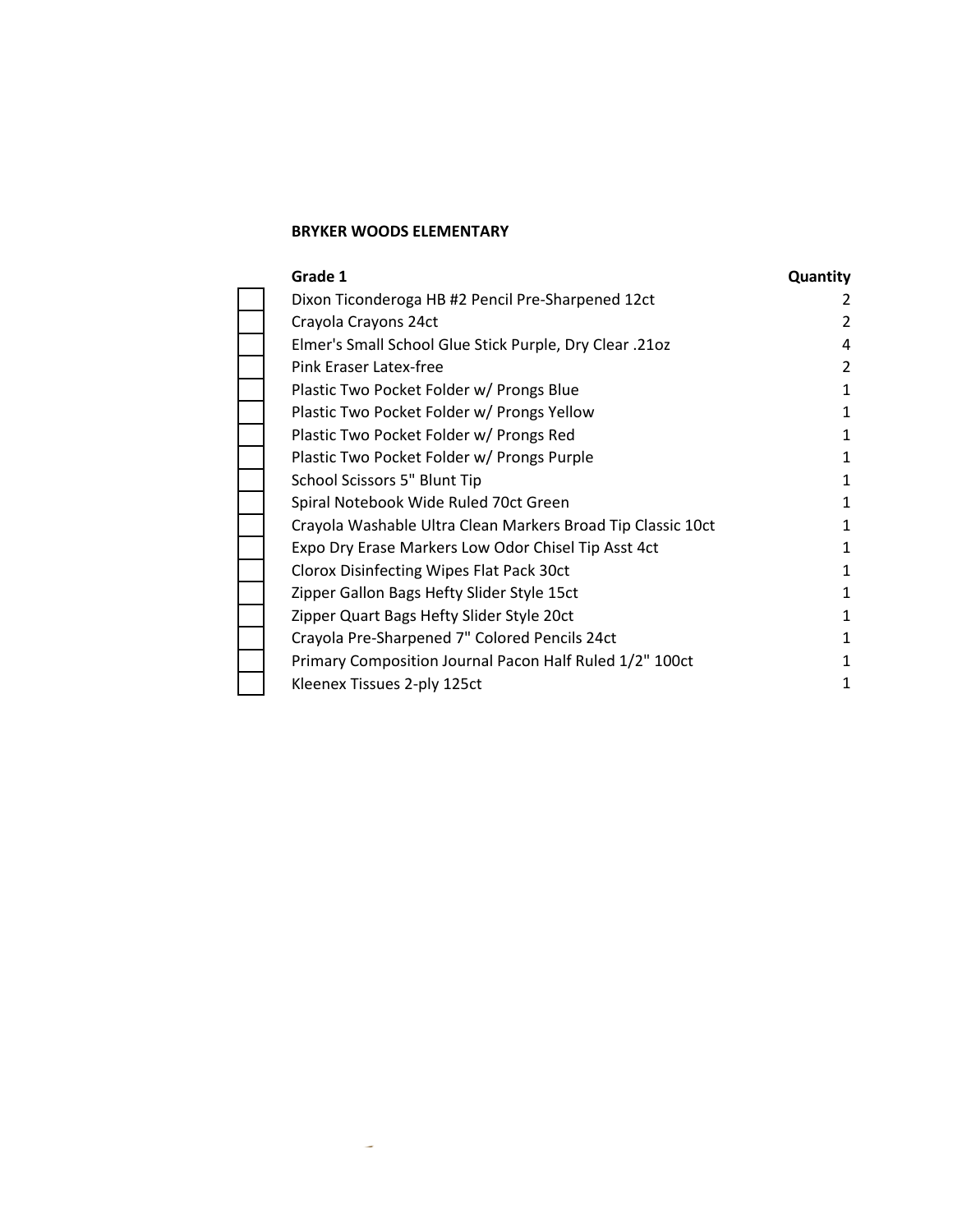÷

| Grade 2                                                    | Quantity     |
|------------------------------------------------------------|--------------|
| Dixon Ticonderoga HB #2 Pencil Pre-Sharpened 12ct          |              |
| Clorox Disinfecting Wipes Flat Pack 30ct                   | 1            |
| Crayola Crayons 24ct                                       | 1            |
| Kleenex Tissues Large 144ct                                | 1            |
| Elmer's Small School Glue Stick Purple, Dry Clear .21oz    | 1            |
| Pink Eraser Latex-free                                     | 1            |
| Crayola Washable Ultra Clean Markers Broad Tip Classic 8ct | 1            |
| Paper Two Pocket Folder w/ Prongs Blue                     | 1            |
| Paper Two Pocket Folder w/ Prongs Yellow                   | 1            |
| Paper Two Pocket Folder w/ Prongs Purple                   | $\mathbf{1}$ |
| Paper Two Pocket Folder w/ Prongs Green                    | 1            |
| Paper Two Pocket Folder w/ Prongs Red                      | $\mathbf{1}$ |
| Ticonderoga Erasable Checking Pencils Pre-Sharpened Red    | 1            |
| <b>Ruler Plastic Standard Metric 12"</b>                   | 1            |
| School Scissors 5" Blunt Tip                               | 1            |
| Spiral Notebook Wide Ruled 70ct Blue                       | 1            |
| Spiral Notebook Wide Ruled 70ct Yellow                     | 1            |
| Spiral Notebook Wide Ruled 70ct Red                        | $\mathbf{1}$ |
| Spiral Notebook Wide Ruled 70ct Purple                     | 1            |
| Spiral Notebook Wide Ruled 70ct Green                      | 1            |
| Crayola Twistables Colored Pencils 12ct                    | 1            |
| ** Boise X9 Print & Copy Paper, 8.5" x 11", 500ct          | 1            |
| Zipper Bags Quart 24ct                                     | 1            |
| Zipper Bags Gallon 19ct                                    | 1            |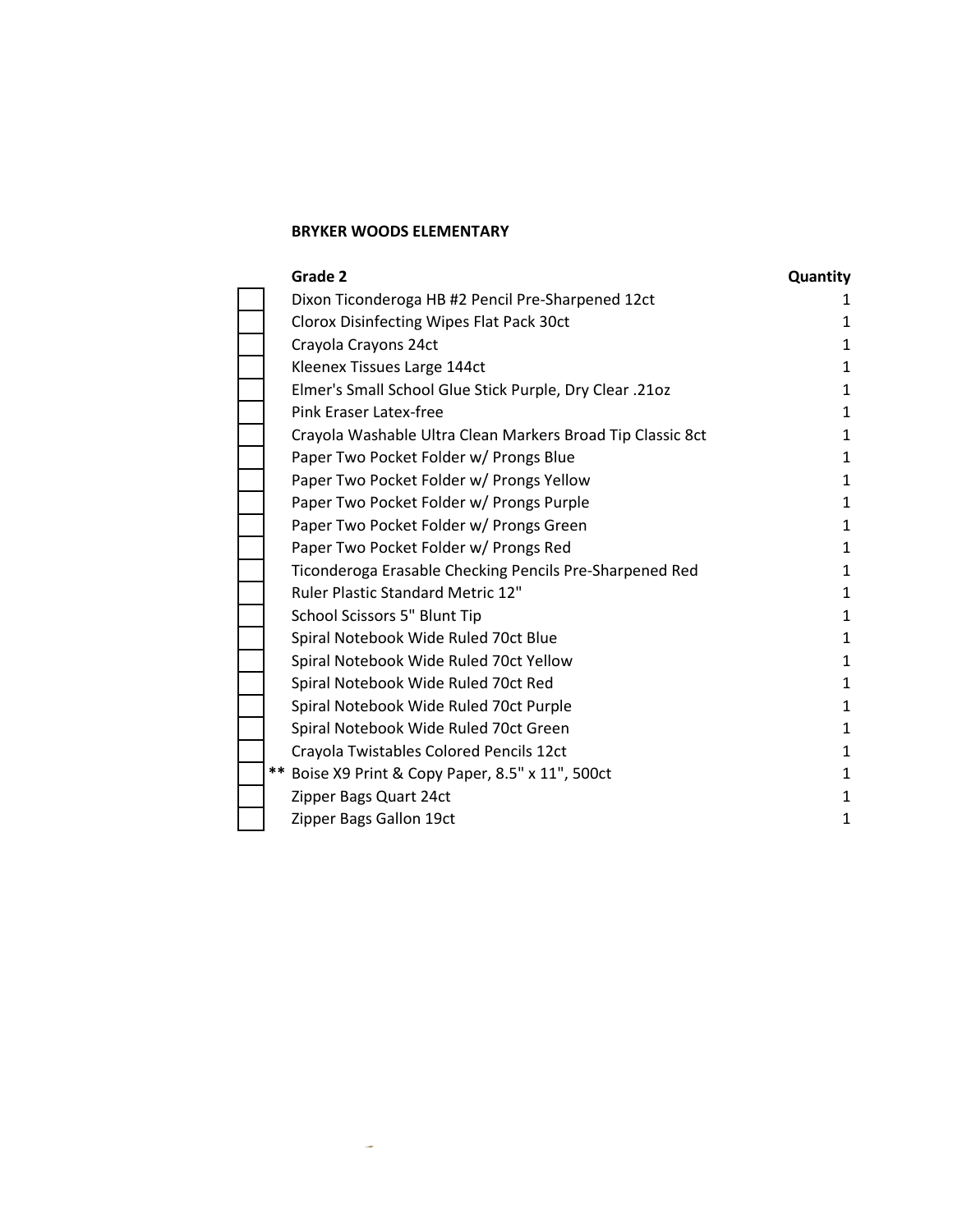$\overline{\phantom{a}}$ 

| Grade 3                                                    | Quantity |
|------------------------------------------------------------|----------|
| Dixon Ticonderoga HB #2 Pencil Pre-Sharpened 12ct          |          |
| Marble Composition Book Wide Ruled 100 Sheet Black         | 4        |
| Crayola Twistables Colored Pencils 12ct                    | 1        |
| Crayola Crayons 24ct                                       |          |
| Elmer's Small School Glue Stick Purple, Dry Clear .21oz    | 6        |
| Pink Eraser Latex-free                                     |          |
| Paper Two Pocket Folder w/ Prongs Blue                     |          |
| Paper Two Pocket Folder w/ Prongs Red                      | 1        |
| Paper Two Pocket Folder w/ Prongs Green                    |          |
| Paper Two Pocket Folder w/ Prongs Yellow                   | 1        |
| Paper Two Pocket Folder w/ Prongs Purple                   |          |
| School Scissors 5" Blunt Tip                               |          |
| Crayola Washable Ultra Clean Markers Broad Tip Classic 8ct | 1        |
| Clorox Disinfecting Wipes Flat Pack 30ct                   |          |
| Koss Stereo Headphones Foam Earpad 3.5mm plug              |          |
| Pencil Box Plastic 8.5" x 5.5" x 2"                        |          |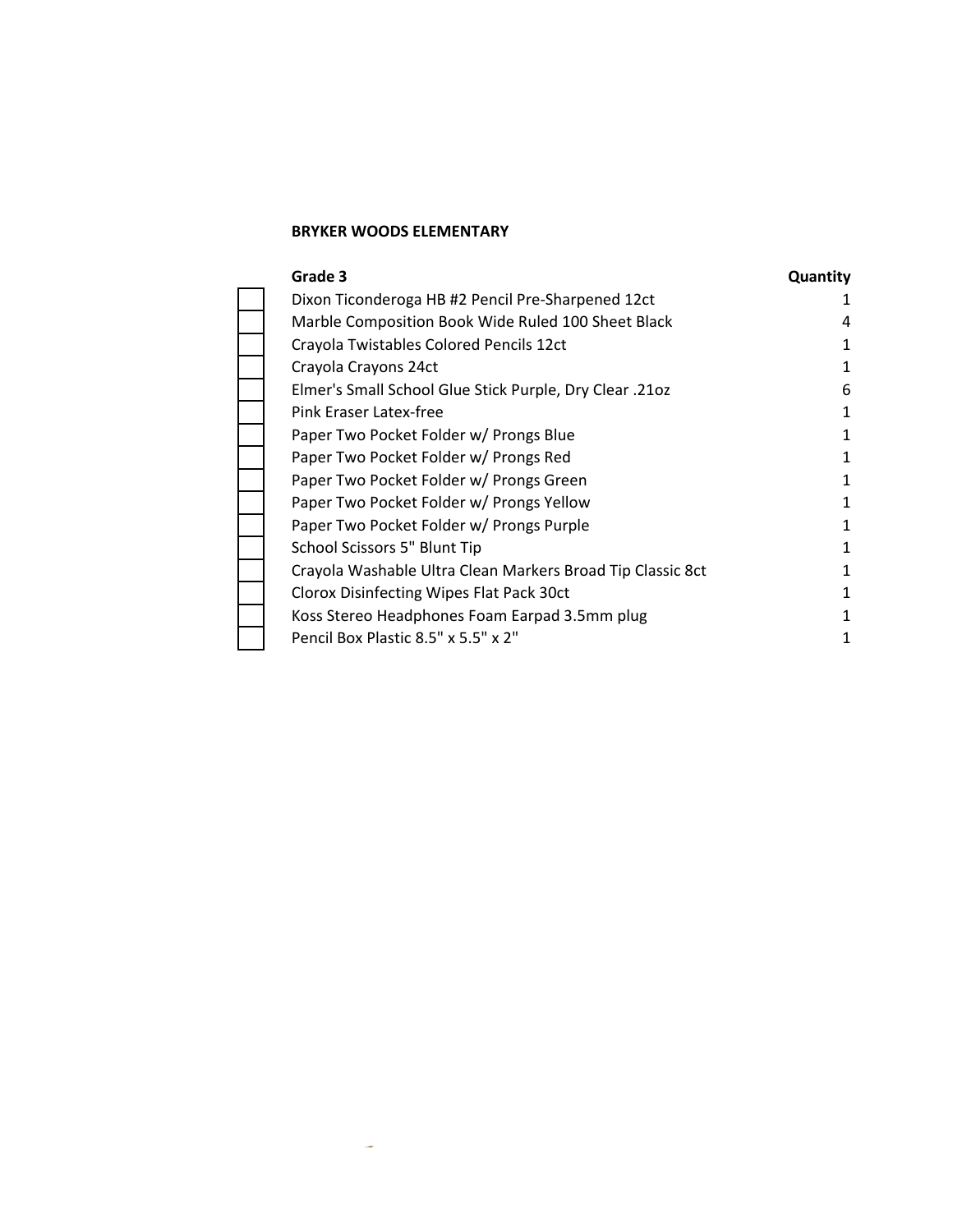÷

| Grade 4                                                       | Quantity |
|---------------------------------------------------------------|----------|
| Dixon Ticonderoga HB #2 Pencil Pre-Sharpened 12ct             |          |
| 1.5" Durable D-Ring Binder Avery Clear Cover w/ Pockets White |          |
| Avery Poly Double Pocket Index Dividers Asst 5ct              |          |
| Pencil Box Plastic 8.5" x 5.5" x 2"                           |          |
| Crayola Pre-Sharpened 7" Colored Pencils 12ct                 |          |
| Marble Composition Book Wide Ruled 100 Sheet Black            | 3        |
| Stereo Headphones White Foam Earbuds                          | 1        |
| Kleenex Tissues Large 144ct                                   |          |
| Elmer's Small School Glue Stick Purple, Dry Clear .21oz       |          |
| Avery Hi-Liter Chisel Tip Yellow                              | 1        |
| Pencil/Crayon Sharpener 2 Hole w/ Shavings Case               |          |
| Paper Two Pocket Folder w/ Prongs Blue                        |          |
| Paper Two Pocket Folder w/ Prongs Green                       |          |
| BIC Stic Medium Ballpoint Pen Red                             | 1        |
| Spiral Notebook Wide Ruled 70ct Asst                          | 1        |
| Clorox Disinfecting Wipes Flat Pack 30ct                      |          |
| Pink Eraser Latex-free                                        |          |
| Expo Dry Erase Marker Low Odor Chisel Tip Black               | 1        |
| <b>Ruler Plastic Standard Metric 12"</b>                      |          |